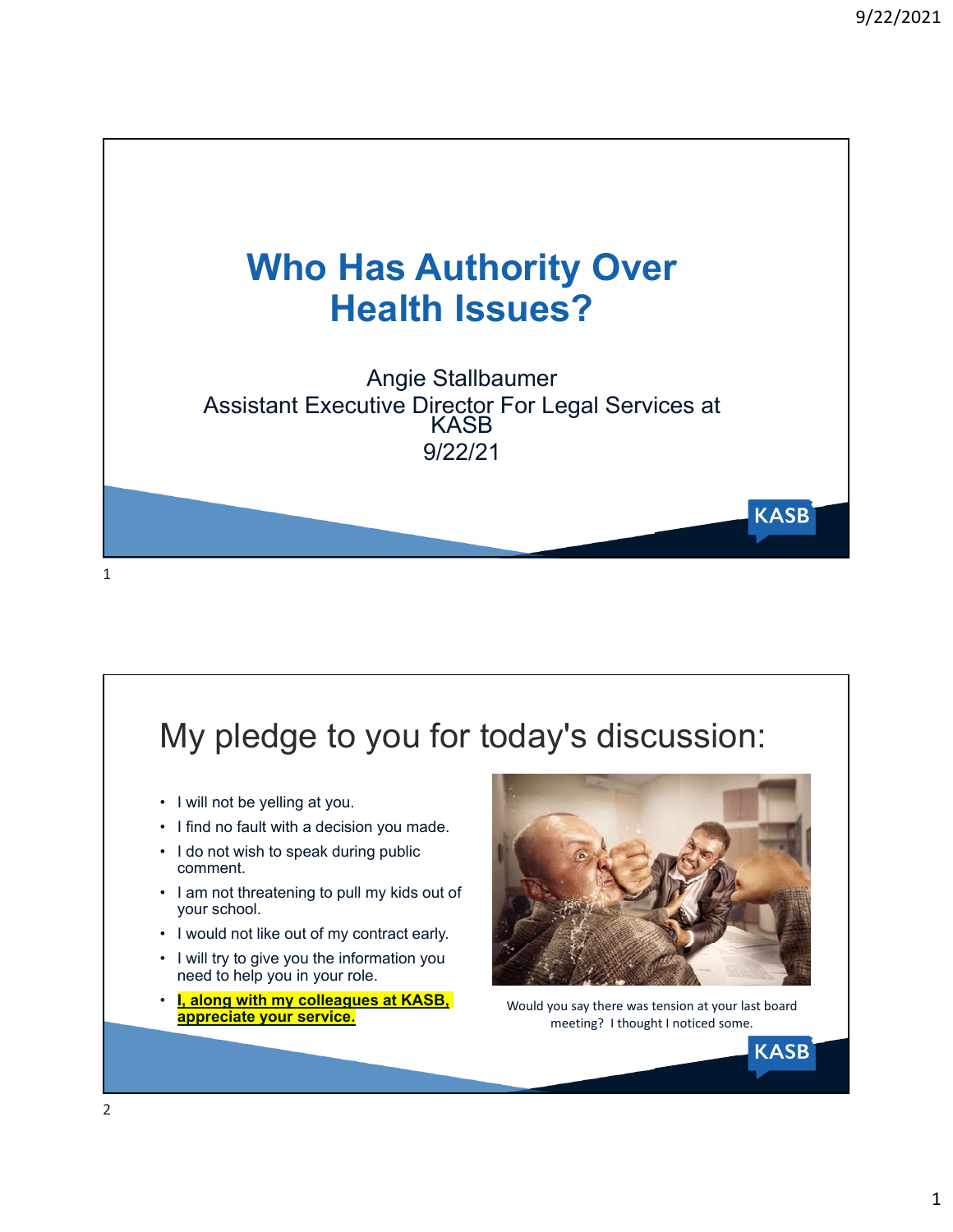

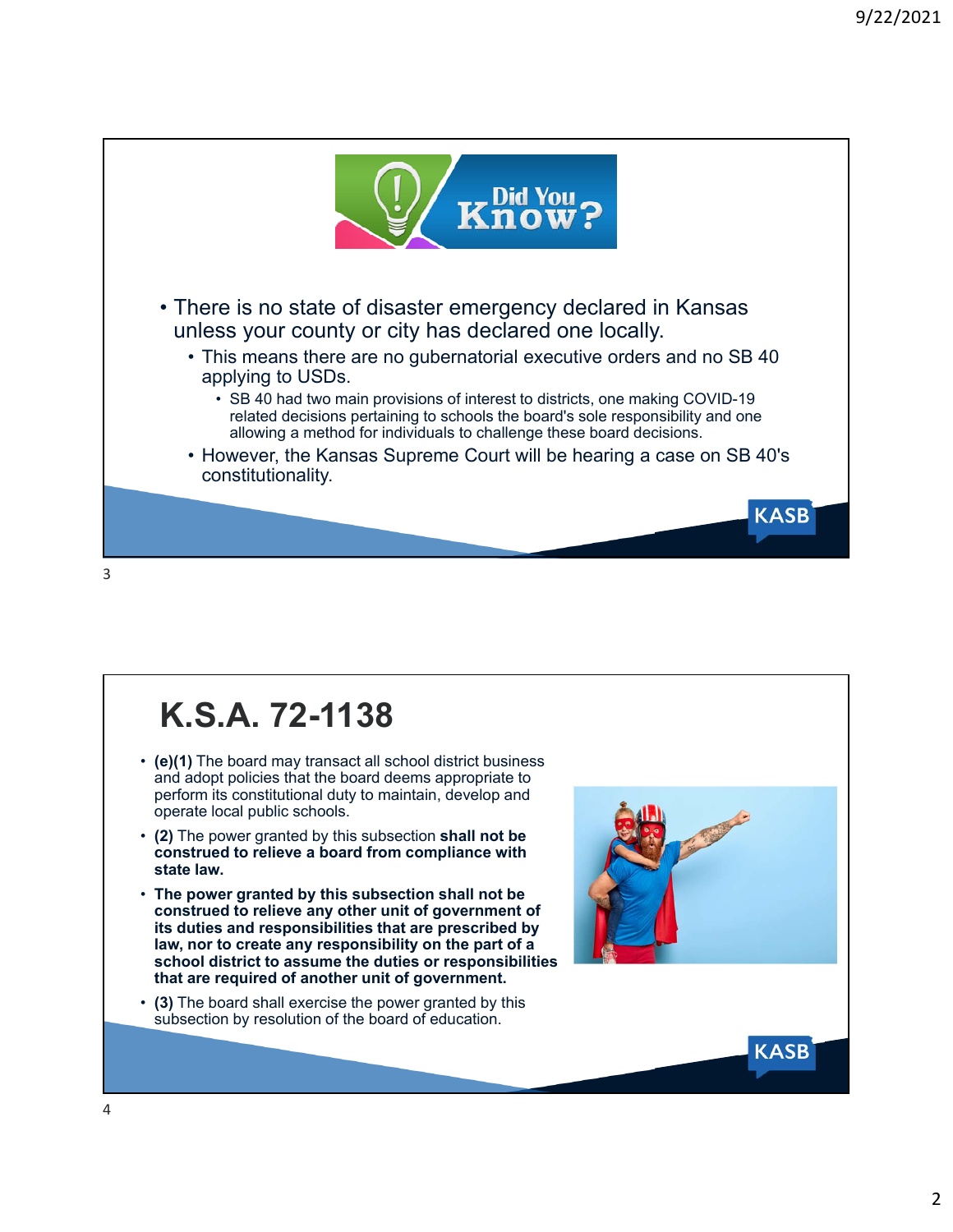

#### **What is a county's authority to tell us what to do in the school setting?**

We believe the County Commissioners, sitting as the County Board of Health, have the authority to require schools to enforce a mask mandate, put limits on gatherings, etc. The school board's home rule powers do not supersede the county's authority, as it is expressly granted by statute.

We believe the district can impose a mask mandate or other safety protocol when a county has not, so the fact your county has not issued a mandate does not preclude the board from issuing a system-wide requirement if you so choose under your home rule authority.



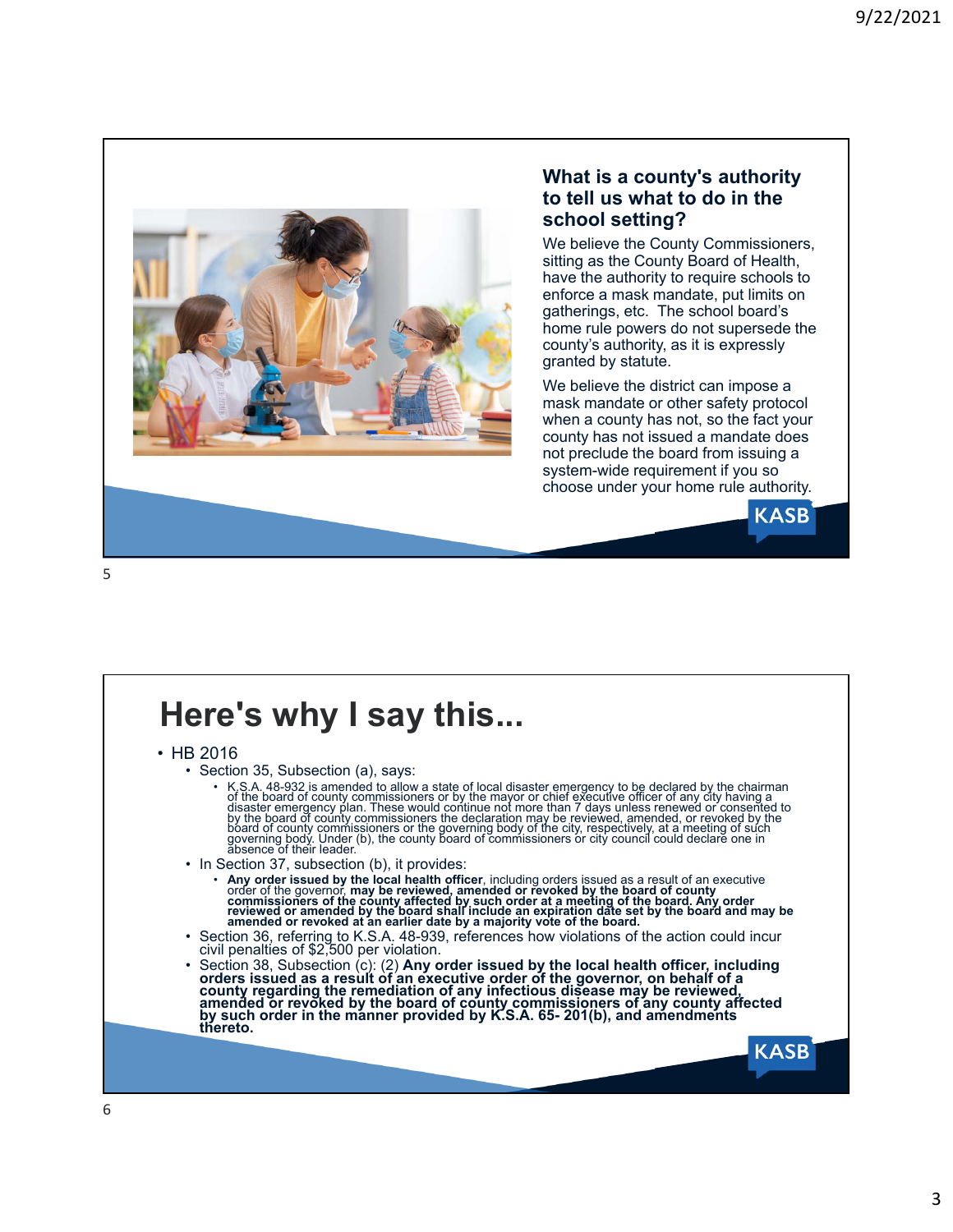### **Here's why I say this, continued...** • In SB 40 • Sec. 8. K.S.A. 2020 Supp. 48-932 is hereby amended to read as follows: • (a) A state of local disaster emergency may be declared by the chairperson of the board of county commissioners of any county, or by the mayor or other principal executive officer of each city of this state having a disaster emergency plan, upon a finding by such officer that a disaster has occurred or the threat thereof is imminent within such county or city. No state of local disaster emergency shall be continued for a period in excess of seven days or renewed, except with the consent of the board of county commissioners of such county or the governing body of such city. • (e) (1) Any party aggrieved by an action taken by a local unit of government pursuant to this section that has the effect of substantially burdening or inhibiting the gathering or movement of individuals or the operation of any religious, civic, business or commercial activity, whether for-profit or not-for-profit, may file a civil action in the district court of the county in which such action was taken within 30 days after such action is taken. **KASB**

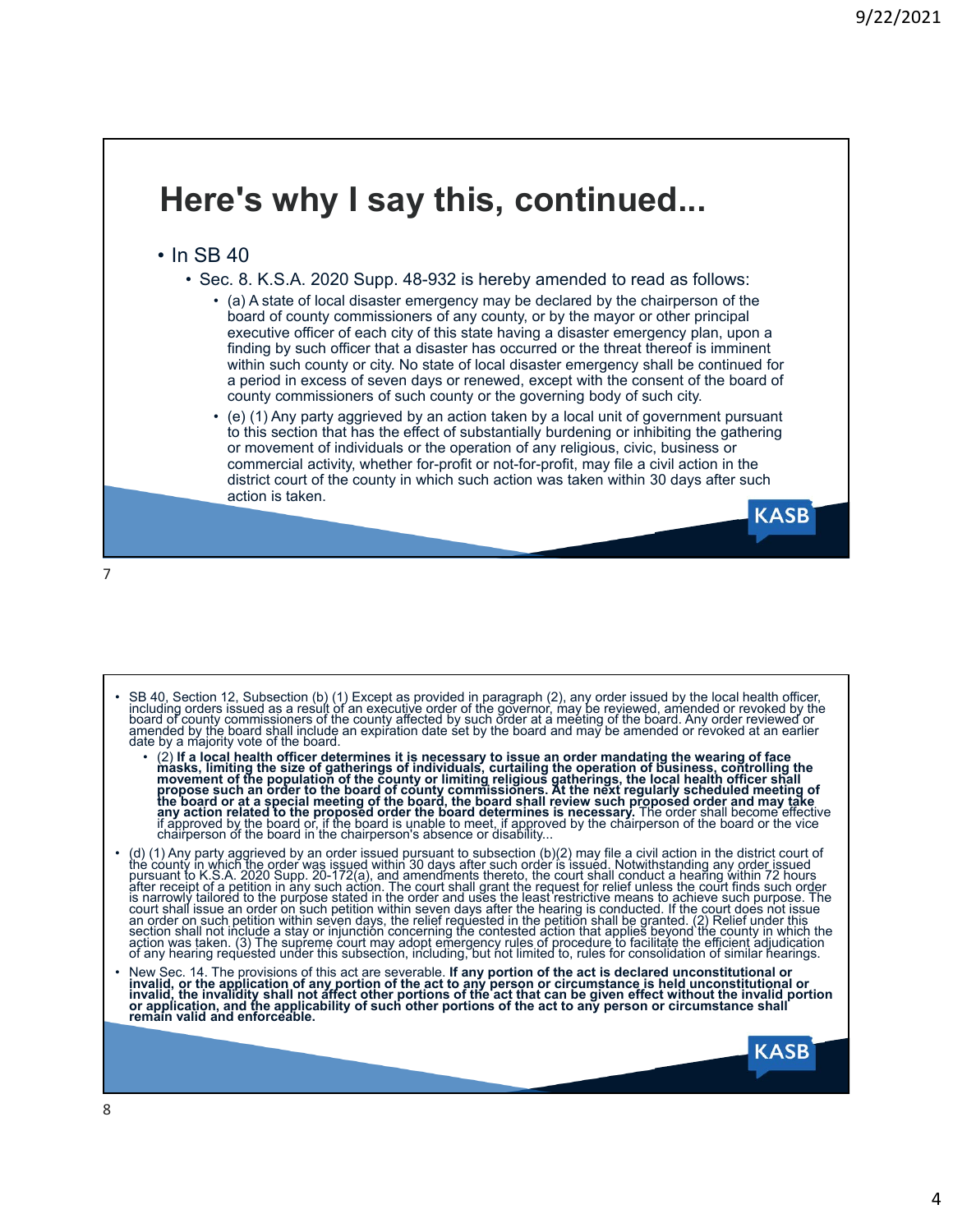# **So, what if we don't comply?**



**KASB** 

48-933. Duty of individuals during disaster emergencies; compensation for loss of property, exceptions; claims procedure. **(a) Each person within this state shall act and manage the affairs of such person and such person's property in any way which reasonably will assist and not detract from the ability of the state and the public successfully to meet**  disasters. This obligation includes appropriate personal service and use or restriction on the use of property during a declared state of disaster emergency under K.S.A. 48-924, and amendments thereto, or a declared state A. 48-924, and amendments thereto, or a declared state of local disaster emergency under K.S.A. **48-932**, and amendments thereto. This act neither increases nor decreases these obligations, but recognizes their existence under the constitution and statutes and the common law of this state. Compensation for services or for the taking or use of property shall be only to the extent that obligations recognized in this subsection are exceeded in a particular case and then only to the extent that the claimant may not be deemed to have volunteered services or property without compensation

#### 48-935. Force and effect of municipal ordinances during disaster emergencies.

**Any ordinance of any municipality authorizing the mayor or other persons to act during a state of disaster emergency** proclaimed under K.S.A. 48-924 or during a state of local disaster emergency declared under K.S.A. **48-932**, **shall be in full force and effect** except for the provisions of such ordinance which are in conflict with any provision of this act or of the state disaster emergency plan or of the applicable local and interjurisdictional disaster emergency plans in which case such conflicting provisions of such ordinance shall be null and void for all purposes.



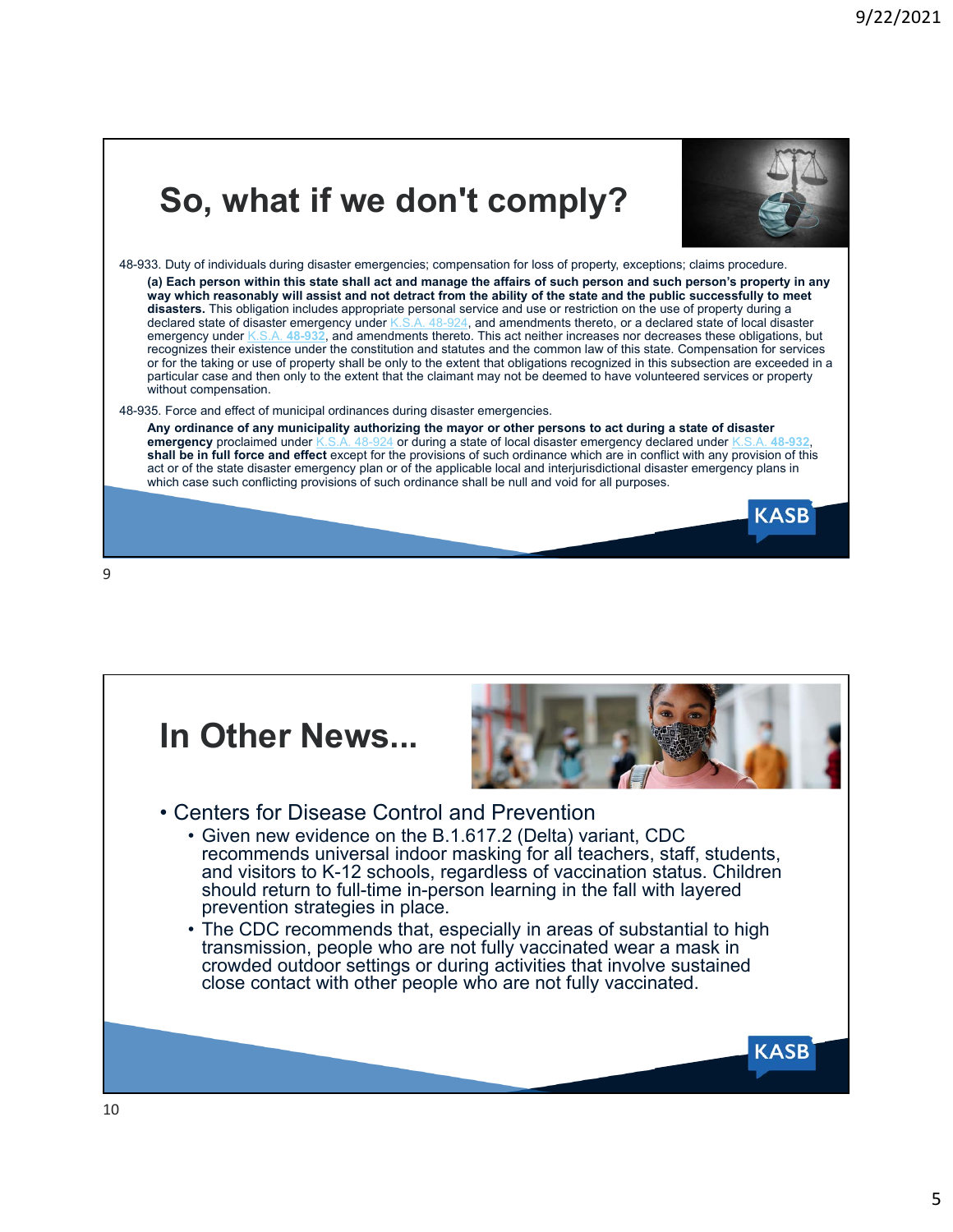

# **What MUST we report about positive cases?**

- Teachers, nurses, social workers, and school administrators are required to report each suspected case of COVID-19 to the Kansas Department of Health and Environment within 4 hours of knowledge of the suspected case. [K.A.R. 28-1- 2(a)(13),(19)]
- They are to report the first and last names as well as middle initial, the full address, telephone number, date of birth, sex, race, ethnicity, pregnancy status, date of onset of symptoms, and the diagnosis in a manner specified by KDHE for such reports.

**KASB**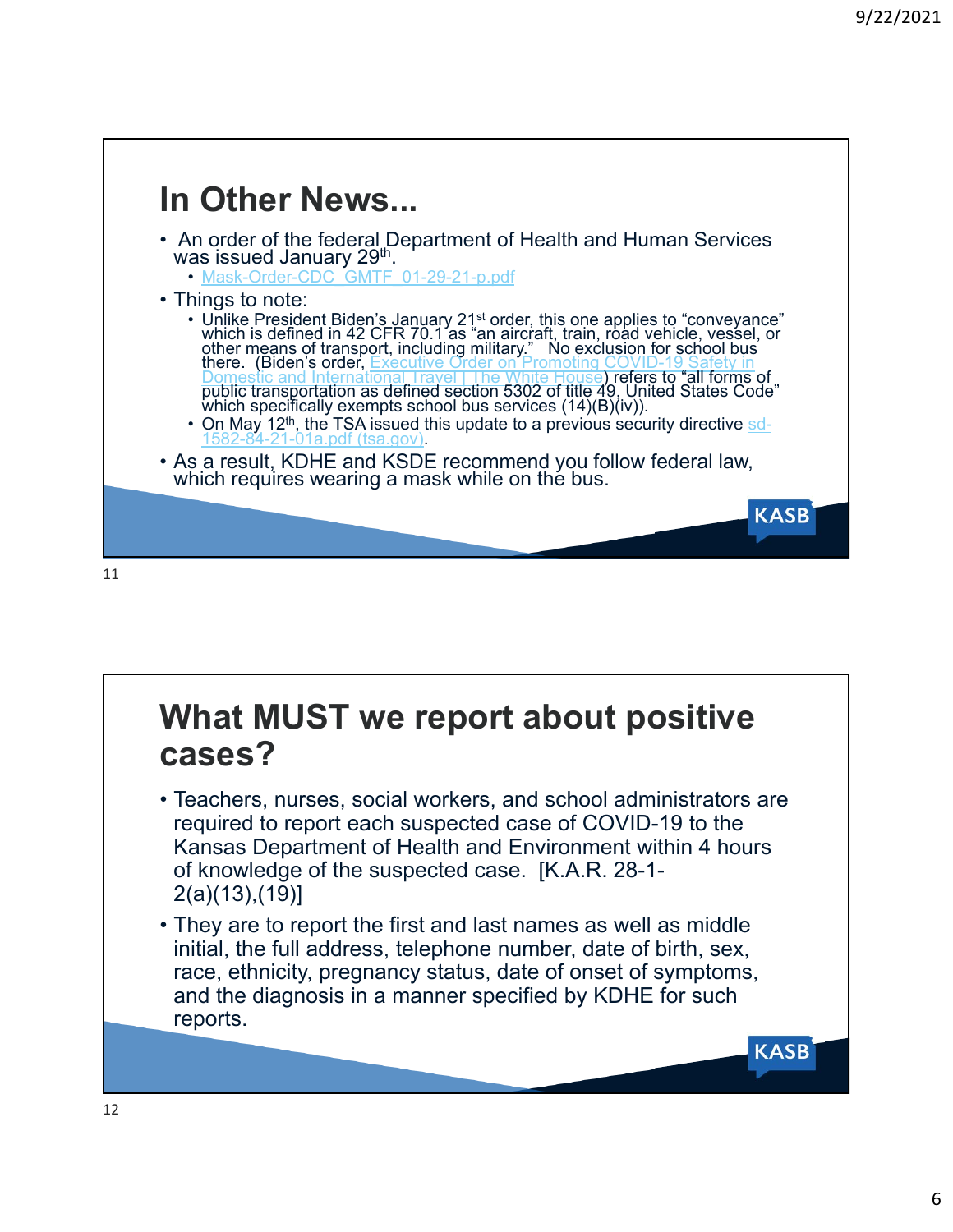

### **What info do we provide about close contacts?**

School officials are not contact tracers under Kansas law.

The law about compelled disclosure does not apply to those only suspected of having close contact with someone with COVID-19, although it is within the district's ability to share information with county health which will aid them in identifying close contacts.

**KASB** 

**KASB** 





#### **Can a school order a staff member or a student to quarantine?**

Schools cannot order staff, students, or guests to quarantine. However, there are instances, such as when individuals are exhibiting symptoms, when they can be excluded temporarily.

In the case of students, the school may continue to provide educational services by providing access to homework during absences, by offering remote learning, or by getting students access to virtual school options. Similarly, districts need to continue services required by the child's individualized education program in accordance with federal and state law.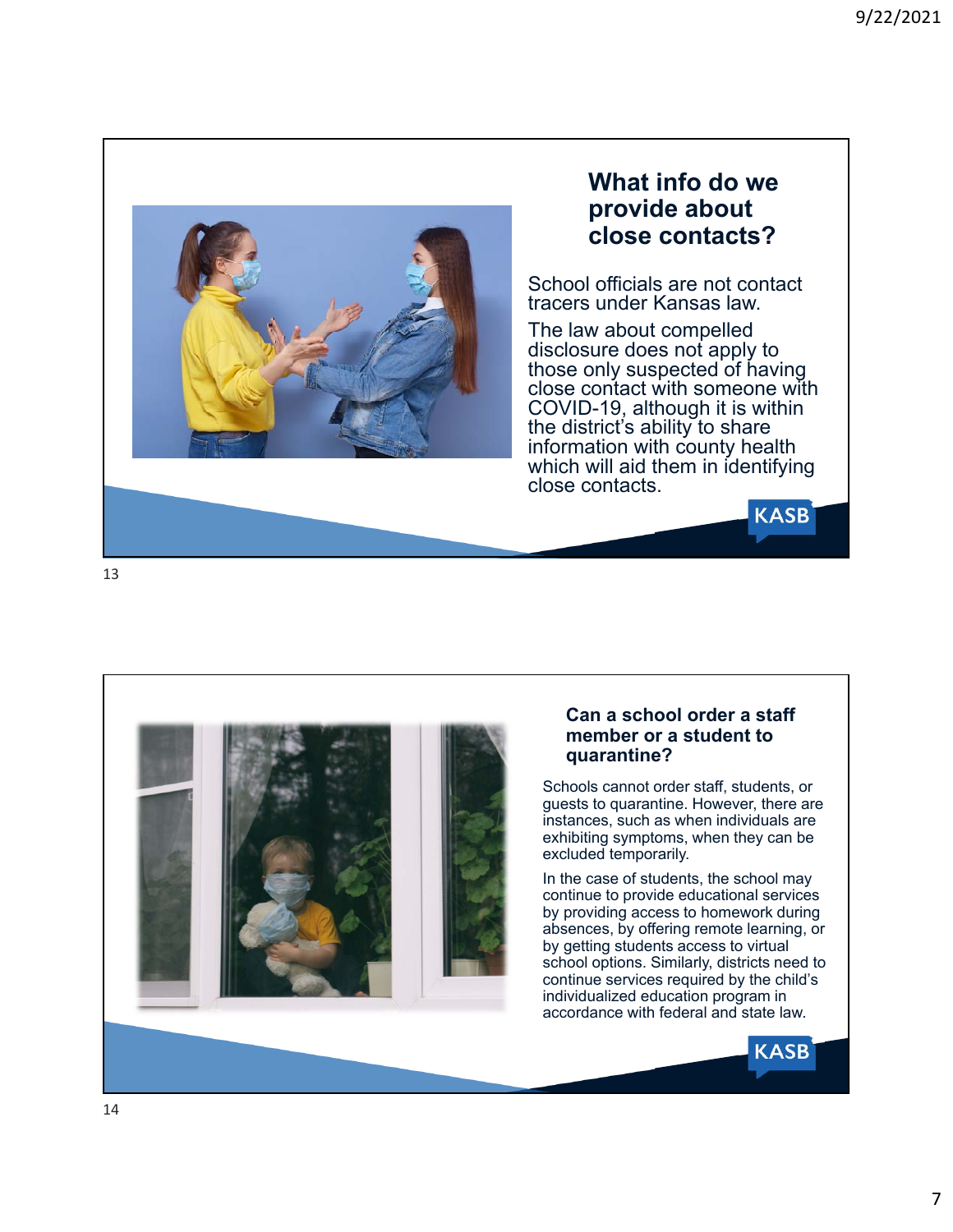**KASB** 

## **The local health officer or the secretary of KDHE may:**

- Issue an order requiring an individual who the local health officer or the secretary has reason to believe has been exposed to an infectious or contagious disease to seek appropriate and necessary evaluation and treatment, such as requiring an individual to get tested for COVID-19;
- When determined that it is medically necessary and reasonable to prevent or reduce the spread of the disease or outbreak believed to have been caused by the exposure to an infectious or contagious disease, they may order an individual or group of individuals to go to and remain in places of isolation or quarantine until the local health officer or the secretary determines that the individual no longer poses a substantial risk of transmitting the disease or condition to the public. [K.S.A. 65-129b]

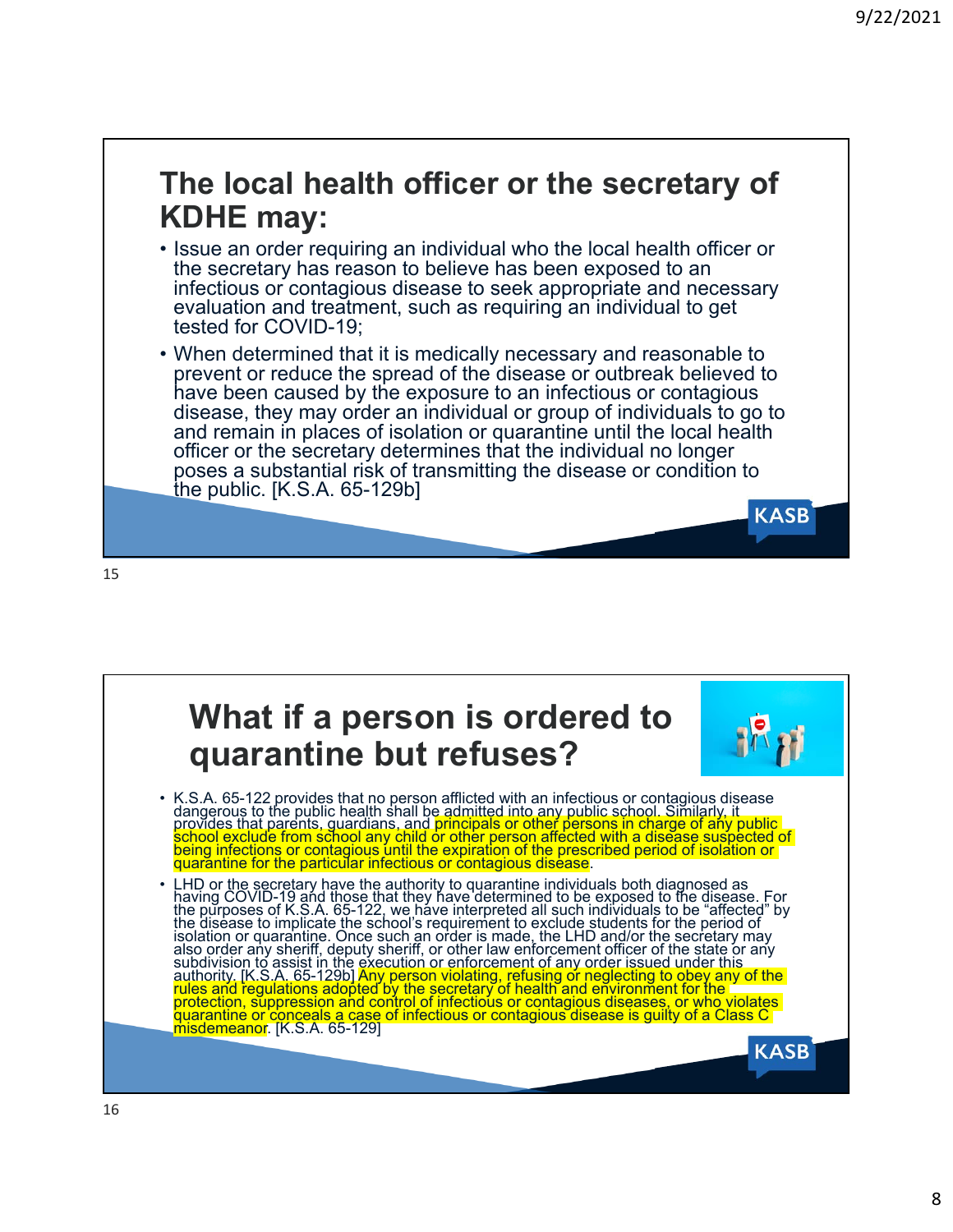**KASB** 

### **Can a school board overrule or decide whether to follow those local health department directives?**

- K.S.A. 72-1138(e)(1) provides that a school board may "transact all school district business and adоpt policies that the board deems appropriate to perform its constitutional<br>duty to maintain, develop and operate the local public schools."
- The board is able to adopt policy, reopening plans, and COVID-19 safety protocols as it<br>deems necessary. However, this does not get the district out of compliance with law,<br>including when they are given a lawful order by
- In the case of quarantine orders, districts have an obligation to exclude persons under these orders for the duration of the order as stated in state statute, and the board has no legal authority to usurp the power veste
- Of course, in the absence of a county mandate, a district can always use the board's<br>home rule authority to put in place the protocols it deems necessary to protect the public<br>health and safety. Similarly, we believe distr

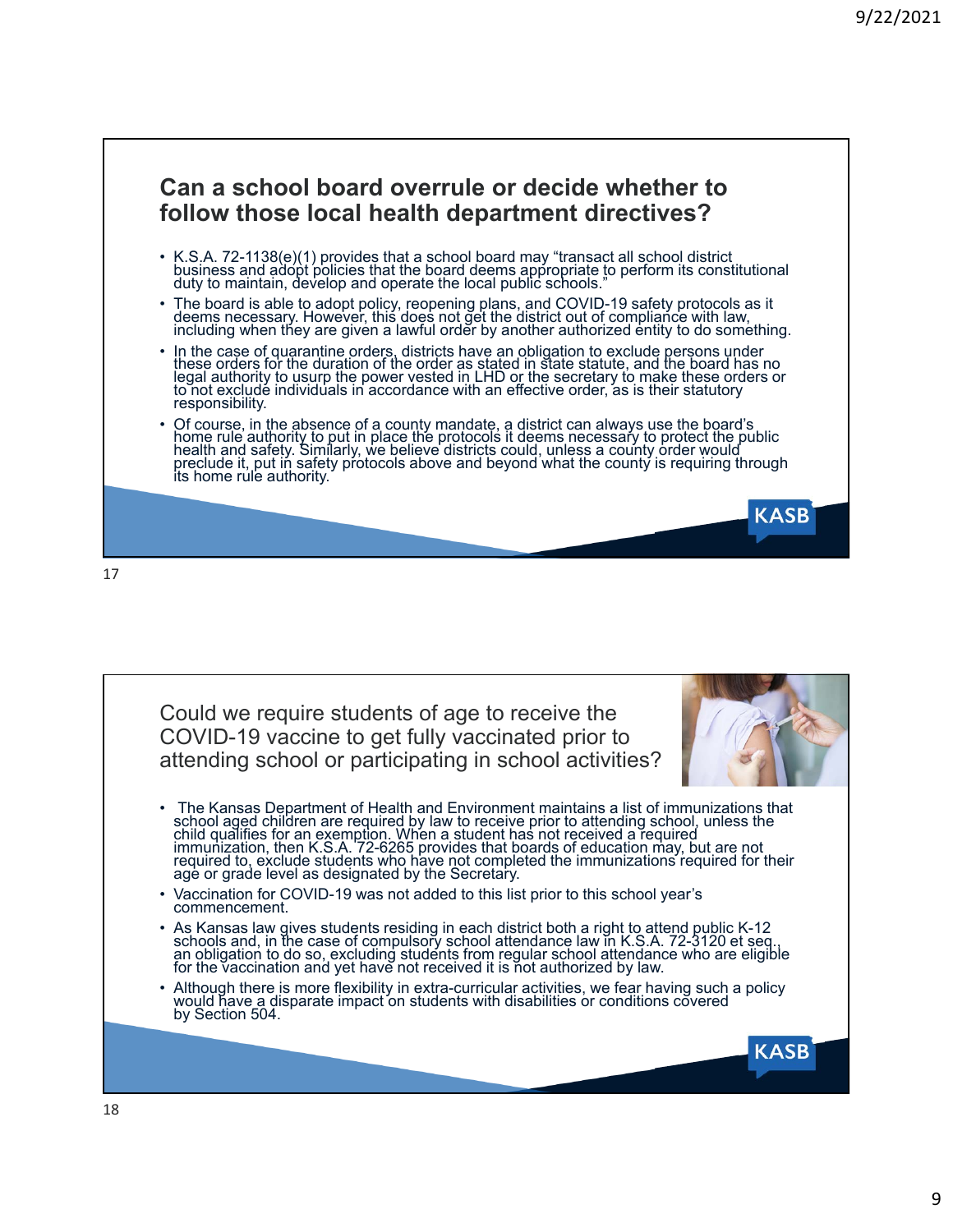**KASB** 



# Could we require all district staff to get vaccinated for COVID-19?

The federal equal employment opportunity ("EEO") laws do not prevent an employer from requiring all employees physically entering the workplace to be vaccinated for COVID-19, subject to the reasonable accommodation provisions of Title VII, the Americans with Disabilities Act ("ADA"), and other EEO considerations discussed below. In some circumstances, Title VII and the ADA require an employer to provide reasonable accommodations for employees who, because of a disability or a sincerely held religious belief, practice, or observance, do not get vaccinated for COVID-19, unless providing an accommodation would pose an undue hardship on the operation of the employer's business.

The analysis for undue hardship depends on whether the accommodation is for a disability (including pregnancy-related conditions that constitute a disability) or for religion.

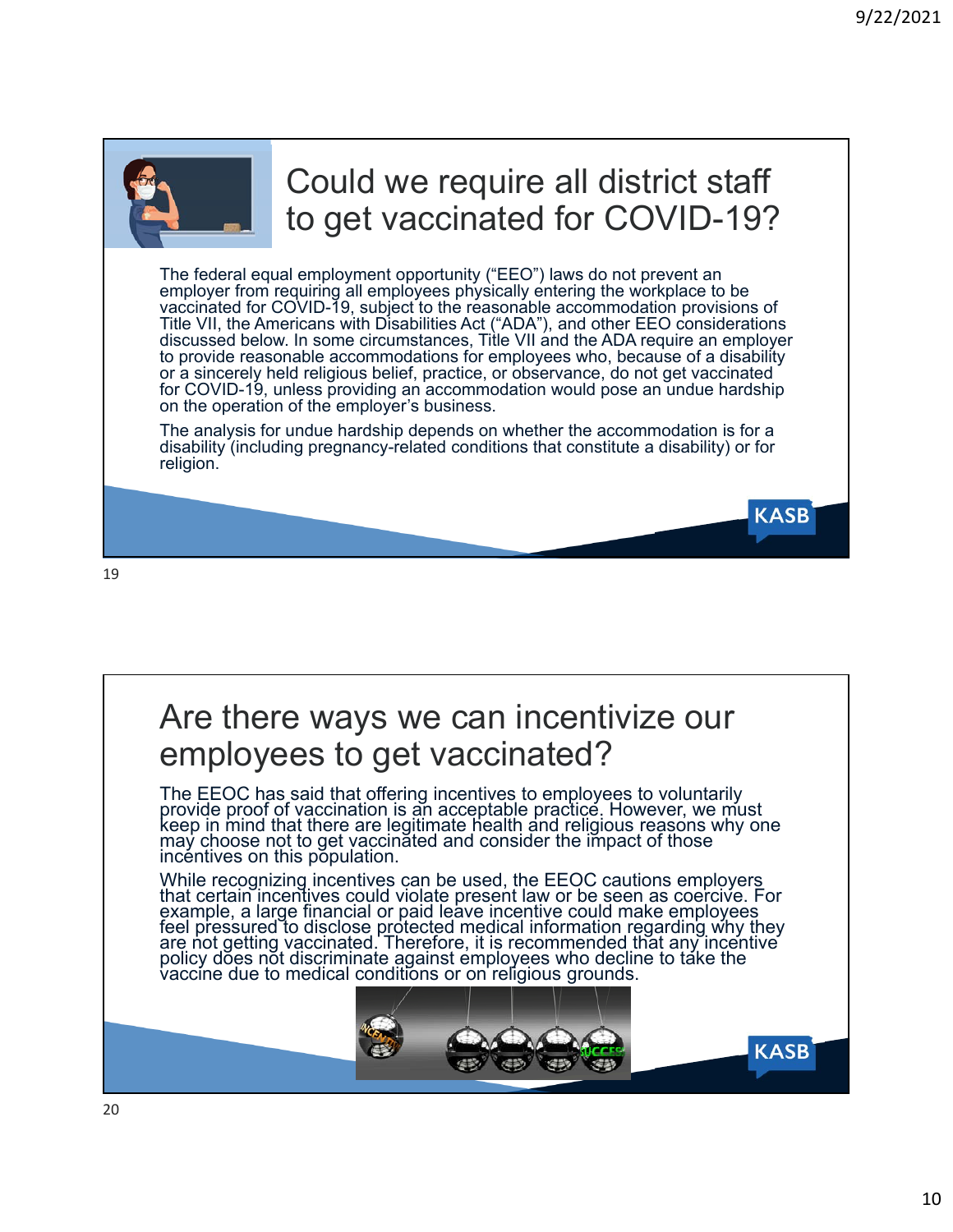# **Let's Talk Liability**

- When liability is being determined, it generally matters:
	- What did you know?
	- When did you know about it?
	- What did you do with that info?
- We do not recommend ignoring orders of county health officials responding to the level of outbreak in your county.
- We encourage decisions regarding pandemic response in the school district be made only after consulting and carefully considering guidance that is made available by the CDC, the Kansas Department of Health and Environment, the Kansas State Department of Education, or other governmental agencies with specialized knowledge on these topics.
- Finally, the board should always avoid being deliberately indifferent in its actions or inaction to known risks.
	- Boards are generally found to be deliberately indifferent and, therefore more likely liable in negligence actions, if they show through how they conduct themselves that they knew of a significant danger to students or staff yet did not act as a reasonable person would to reduce risk of harm to those individuals.

21

## **Are we protected from liability if we do testing for COVID-19 at school?**

- No school insurance product on the market insures against contraction of contagious disease, and testing of this sort is not covered, either.
- Given there is no coverage from a district's insurance carrier if testing is done at the school, the Public Readiness and Emergency Preparedness (PREP) Act would provide immunity for liability regarding testing programs if one of two criteria is met.
	- The first way a district can be covered is to **provide facilities** for testing and/or vaccinations. In this role, the district is considered a "program planner", and the district and its employees can be immune from liability. In practical terms, this would mean reserving a space for the county health department or other entity to come in and do the testing within your facility, but your staff members would not conduct the testing themselves.
	- The second way to have liability protection is for the district to enter into an agreement with the local health department whereby the parties agree school nurses or other qualified personnel (which are limited to medical professionals generally) are acting under the direction of the health department to administer COVID testing and/or vaccines.



**KASB** 

**KASB**